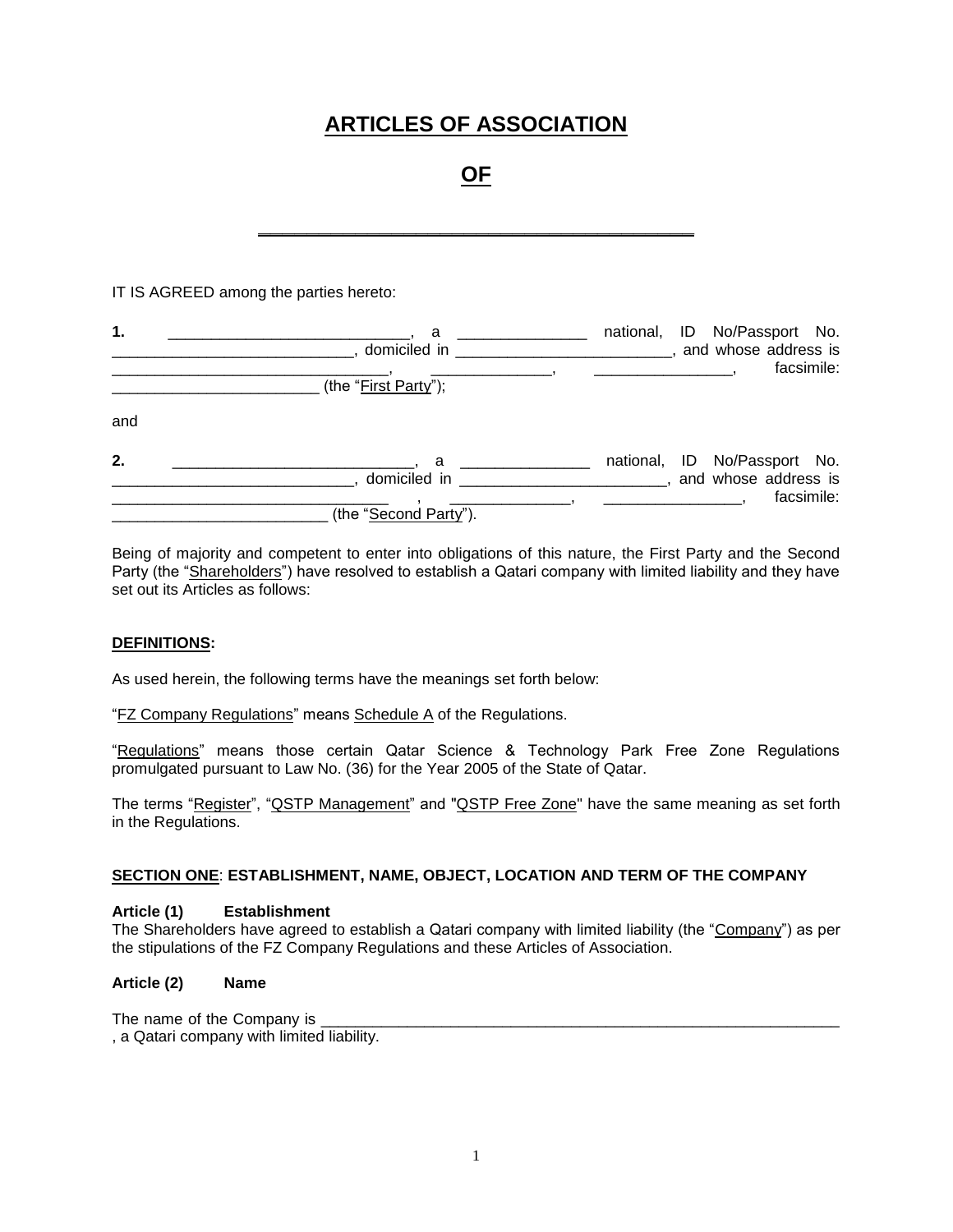# **Article (3) Object**

The object of the Company shall be

\_\_.

## **Article (4) Location**

The Company's sole office and its registered address shall be in the QSTP Free Zone.

## **Article (5) Term**

The fixed term of the Company shall be 25 Gregorian years commencing from the date of registration of the Company in the Register. Such term shall be automatically renewed for successive similar periods unless the General Assembly resolves, by a decision made by Shareholders holding at least 75% of the share capital, to dissolve the Company at the end of the original or any renewed period.

\_\_\_\_\_\_\_\_\_\_\_\_\_\_\_\_\_\_\_\_\_\_\_\_\_\_\_\_\_\_\_\_\_\_\_\_\_\_\_\_\_\_\_\_\_\_\_\_\_\_\_\_\_\_\_\_\_\_\_\_\_\_\_\_\_\_\_\_\_\_\_\_\_\_\_\_\_\_\_\_\_\_\_\_ \_\_\_\_\_\_\_\_\_\_\_\_\_\_\_\_\_\_\_\_\_\_\_\_\_\_\_\_\_\_\_\_\_\_\_\_\_\_\_\_\_\_\_\_\_\_\_\_\_\_\_\_\_\_\_\_\_\_\_\_\_\_\_\_\_\_\_\_\_\_\_\_\_\_\_\_\_\_\_\_\_\_\_\_

The withdrawal or death of any of the Shareholders shall not lead to the dissolution or liquidation of the Company but the remaining Shareholders may resolve, by a decision of the General Assembly made by Shareholders holding at least 75% of the share capital, to continue with the operations of the Company according to the provisions of these Articles of Association and the laws in force in Qatar.

## **SECTION TWO**: **SHARE CAPITAL**

## **Article (6**) **The Capital**

The capital of the Company has been fixed at **Qatari Riyals Hundred Thousand (QR. \_\_\_\_\_\_\_\_\_\_\_\_\_\_)** divided into \_\_\_\_\_\_\_\_\_\_\_\_\_\_\_\_\_\_\_ (\_\_\_) shares in cash, the nominal value of each share being **Qatari Riyals** \_\_\_\_\_\_\_\_\_\_\_\_\_\_\_\_\_\_ **(QR. \_\_\_\_\_\_).** These shares are distributed among the Shareholders in the following manner:

| Percentage   Value of Shares   Nominal | (QR.) | (QR.) | Value   No. of Shares | <b>Name</b> |
|----------------------------------------|-------|-------|-----------------------|-------------|
|                                        |       |       |                       |             |
|                                        |       |       |                       |             |
| 100%                                   |       | ----  |                       | ----        |

The Shareholders declare that all these shares have been paid for in cash. The value in cash has been deposited at the \_\_\_\_\_\_\_\_\_\_\_\_\_\_\_\_\_\_\_\_\_**.**

The cash value of the shares will only be paid to the General Manager nominated in these Articles of Association when he presents a certificate proving the registration of the Company in the Register.

## **Article (7) Rights connected with Shares**

Every share in the capital of the Company gives its owner the right to an equal share in the Company's profits and losses and in the ownership of its assets, and an equal right to vote at any General Assembly.

The rights and obligations connected with any share shall vest in any person who becomes the owner of the share and such ownership shall necessarily entail the acceptance of the provisions of these Articles of Association and the decisions of all General Assemblies.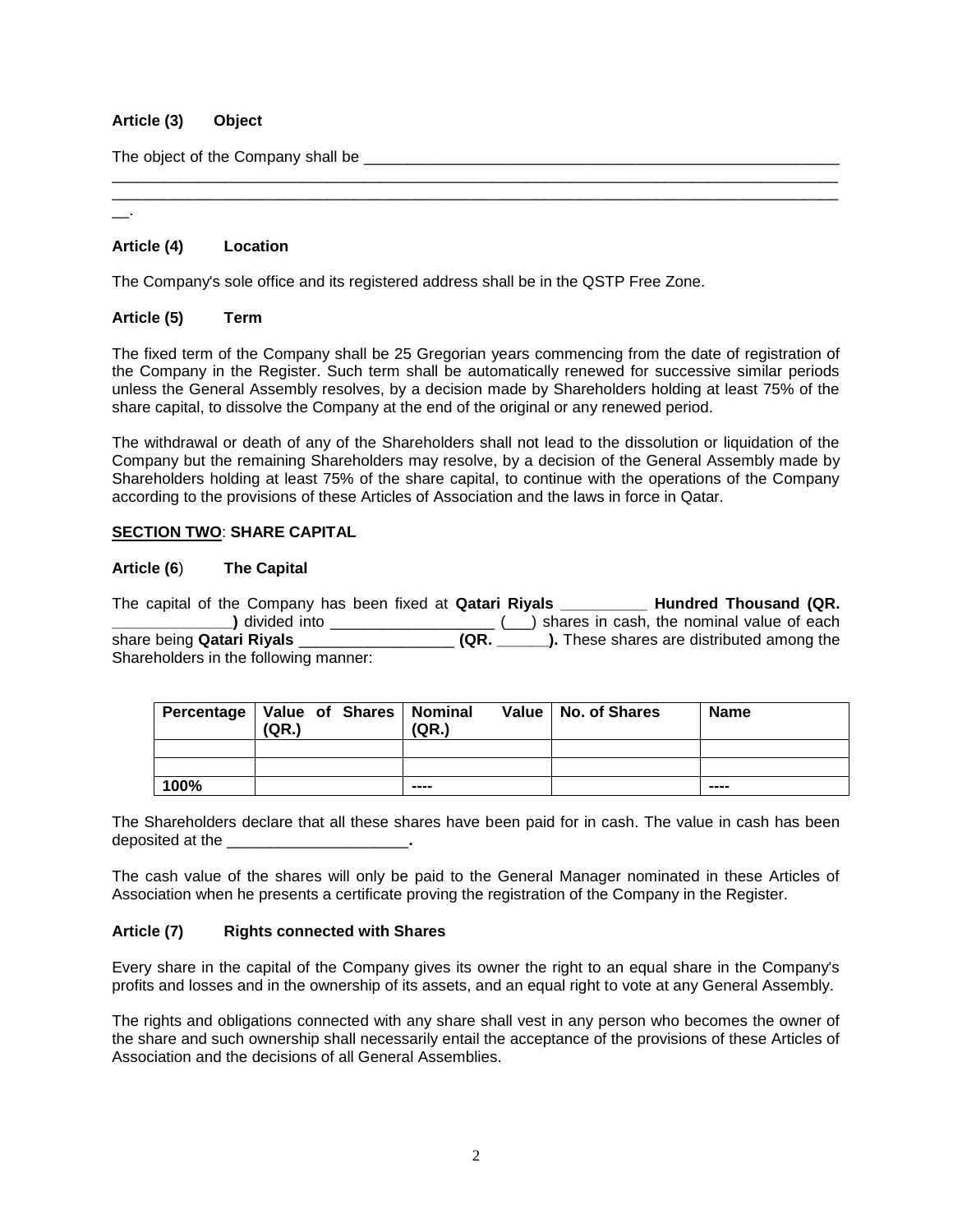# **Article (8) Increase or Reduction of Capital**

The capital of the Company may, by a decision of the General Assembly taken by Shareholders holding or representing at least 75% of the share capital, be increased on one or more occasions, whether by way of issue of new shares or by increasing the value of the existing shares or by converting any of the reserve capital into shares. In the case of issue of new shares, the existing Shareholders shall have a right of priority to subscribe for the new shares and, in the event of competition, this right shall be in the same proportions as their existing shareholdings.

The General Assembly may, by a decision made likewise, reduce the capital of the Company without affecting the equity participations of the Shareholders provided that the capital will not thereby become less than the minimum stated in the FZ Company Regulations. Any proposal to reduce the capital shall be notified to the Auditors of the Company in order to have their opinion on the grounds for the reduction and its terms when the General Assembly is held.

Any resolution passed by the General Assembly to increase or reduce the capital of the Company shall be recorded in the Register and the register of the Company.

## **Article (9) Transfer of Shares among the Shareholders and Inheritance of Shares**

Subject to Article (10) below, each Shareholder may transfer all or part of his shareholding but only in accordance with the following provisions:

(a) When a transfer of shares by any of the Shareholders is proposed to be made, the prospective transferor shall give written notice to the remaining Shareholders (which notice shall name the proposed transferee(s) and state the price per share) and shall give to the remaining Shareholders (in the event of competition in proportion to their shareholdings) the option to purchase the said shares at that price. The remaining Shareholders shall within thirty (30) days of service of the said written notice have the right to either:

(i) accept the option to purchase all the said shares; or

(ii) decline (or otherwise fail to accept) the option to purchase all the said shares, in which case, subject to Article (10), all (but not some only of) the said shares may at any time during the next thirty (30) days be transferred to the person(s) named as the proposed transferee(s) in the said notice at a price not less than the price at which they were offered to the other Shareholders.

(b) The shares shall be transferred by inheritance to the heirs or legatees of the Shareholders. The Company may request the heirs or legatees to select, from among themselves, one to represent them and they shall be granted a reasonable period for this selection. In case the selection is not made within this period, the Company may sell the shares in accordance with paragraph (a) of this Article but for the account of the heirs or legatees at a price based on what is shown in an Auditor's report as at the time immediately before the death.

Except as mentioned in this Article (9), no Shareholder shall sell, transfer, charge, deal with, part with his beneficial interest in, or otherwise dispose of any of his shares in the capital of the Company.

## **Article (10) Transfer of Shares to a Non-Member**

Transfer of shares in the Company to a non-Shareholder shall not be allowed unless the written consent of all the Shareholders is obtained.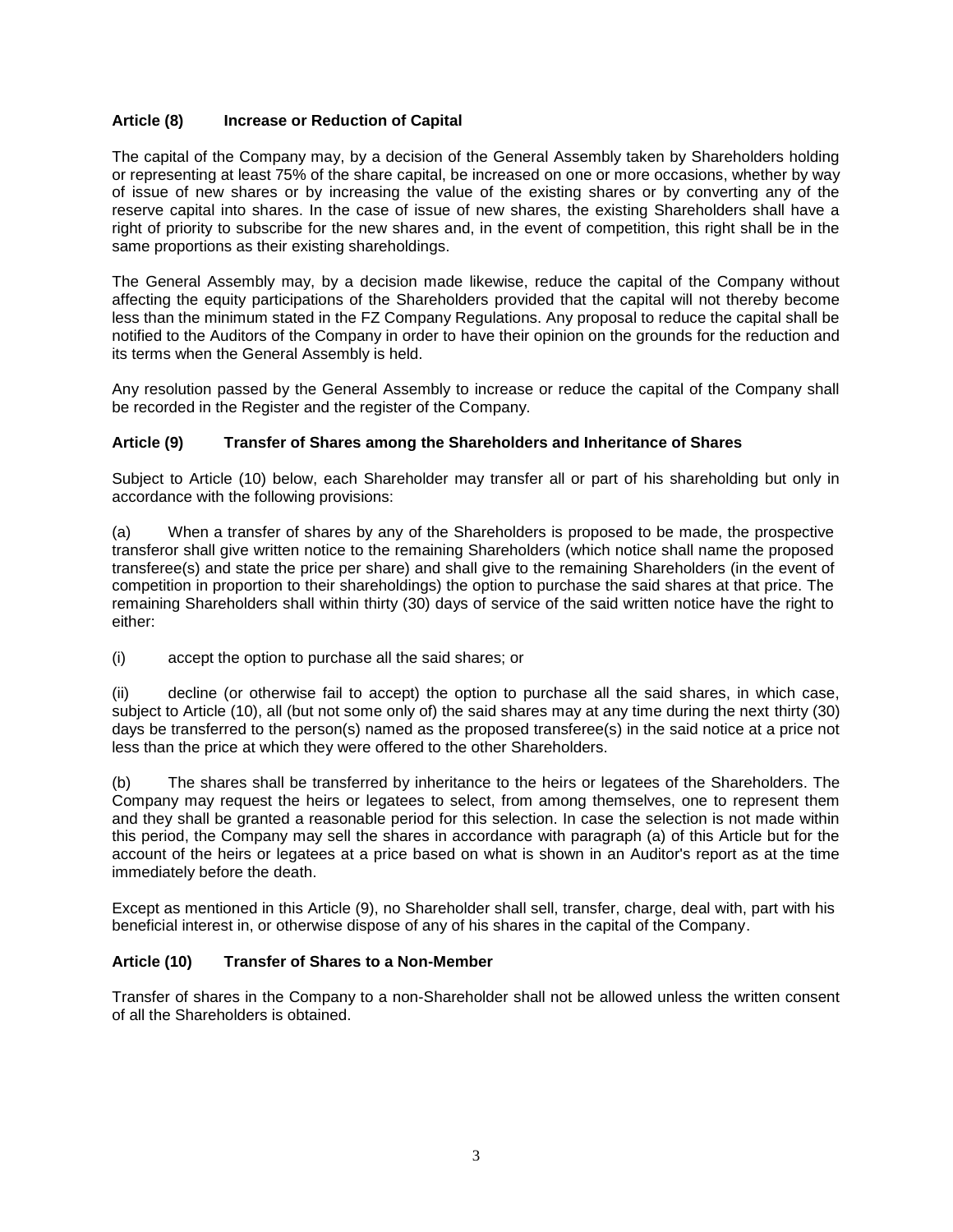## **SECTION THREE: MANAGEMENT OF THE COMPANY**

## **Article (11) Appointment of General Manager**

The Company shall be managed by one General Manager, from within the Shareholders or from others, who shall be appointed by the Shareholders for a limited or unlimited time. The General Manager who is appointed in these Articles of Association shall be deemed appointed for the term of the Company. Dismissal of the General Manager appointed in these Articles of Association, and the dismissal and appointment of any successor General Manager, will be possible by consent of Shareholders holding no less than 75% of the capital of the Company.

The Shareholders have appointed \_\_\_\_\_\_\_\_\_\_\_\_\_\_\_\_\_\_\_\_\_\_\_\_\_\_\_\_, a \_\_\_\_\_\_\_\_\_\_\_\_\_\_\_ national, ID No/Passport No. \_\_\_\_\_\_\_\_\_\_\_\_\_\_\_\_\_\_\_\_\_\_\_\_\_\_\_\_, as the Company's first General Manager.

## **Article (12) Powers of General Manager**

The General Manager shall have the full authority and all powers necessary to act on the Company's behalf unless otherwise stated in these Articles of Association. The actions of the General Manager shall obligate the Company to the extent his designation in the Company has been stated.

Any resolution taken by the General Assembly to restrict the General Manager's powers or remove them shall not be valid against third parties until it is entered in the Register.

The General Manager shall have the widest powers to manage the Company, its business operations and administration and to carry on all activities that may be necessary or appropriate according to its objects and purposes. Such powers shall without limitation include power to:

- (a) manage the business, financial and other affairs of the Company;
- (b) determine, adopt and execute policies relating to the conduct of business of the Company;
- (c) employ and discharge the Company's personnel and determine the terms of employment;
- (d) open, close and operate all bank accounts for the Company, sign jointly cheques drawn on any such accounts and enforce on behalf of the Company any cheques, drafts or other negotiable instruments which the General Manager may deem necessary or proper in relation to the affairs of the Company; and
- (e) represent the Company and sign all documents that may be required, necessary or appropriate for, by or to any competent authority in Qatar, including (without limitation) the QSTP Management (including, without limitation, lease agreements for premises for the Company in the QSTP Free Zone), Chamber of Commerce, Ministry of Labour, Ministry of Interior, Ministry of Economy & Commerce, Ministry of Finance and any other State or Municipal authority in Qatar and before all courts, tribunals and administrative authorities in Qatar, either as a defendant or a plaintiff, and grant powers of attorney on behalf of the Company to legal counsel and revoke the same.

## **Article (13) The General Manager's Liability**

The position of the General Manager as regards liability shall be the same as the position of members of board of director of joint stock companies.

## **Article (14) Duties of General Manager**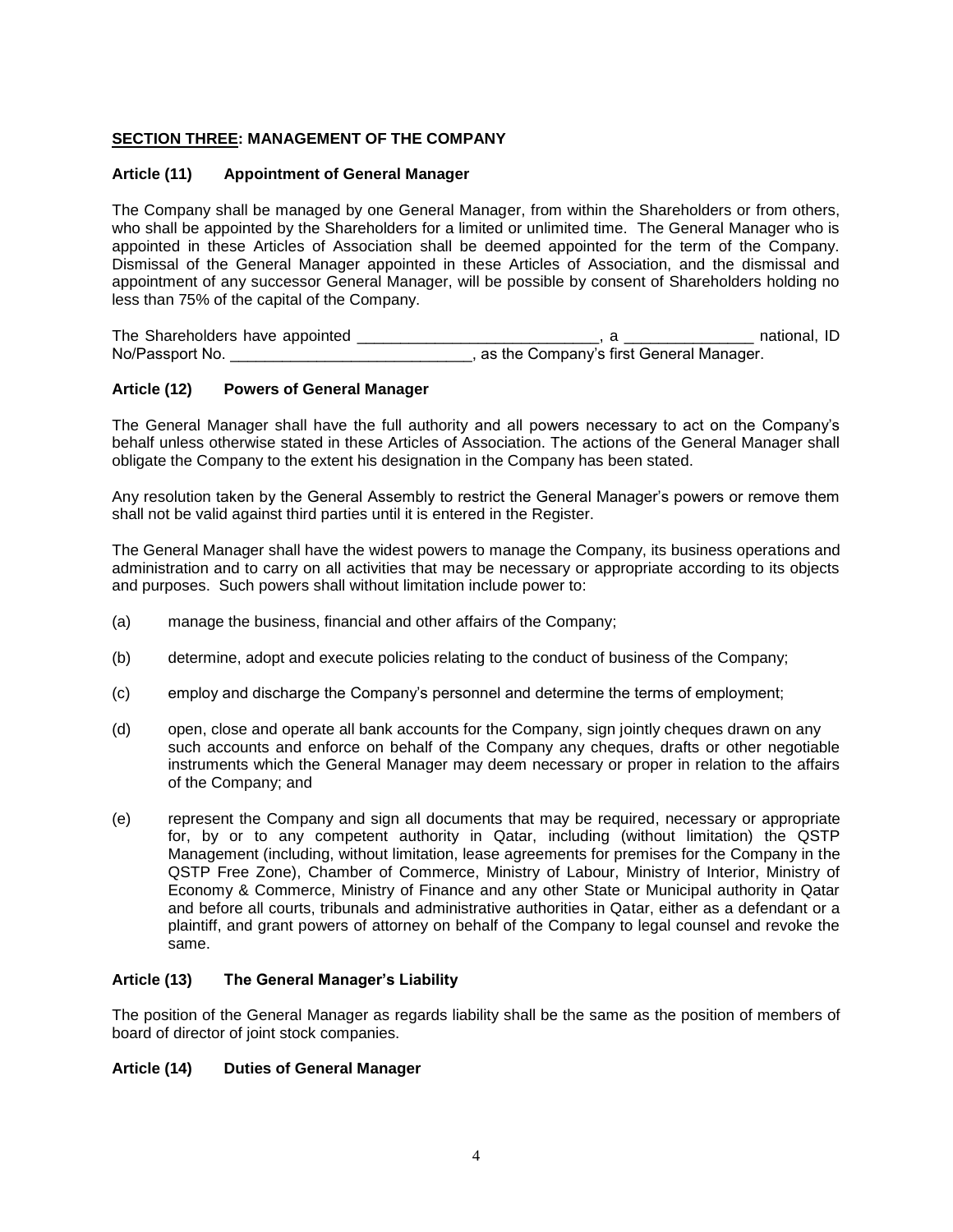The General Manager shall prepare within two months from the end of every financial year a report on the balance sheet, profit and loss account, business, activities, financial position of the Company and on the proposal for the distribution of profits for the year then ended; shall carry out an inventory; shall prepare a general investment account, a profit and loss account, and a balance sheet; and shall call a General Assembly to be held within four months after the end of that year, during which General Assembly the financial statements shall be ratified and the General Manager's performance of his duties shall be discharged.

At least twenty days before the time fixed for the General Assembly, the General Manager shall file and deposit all the documents specified under the preceding paragraph at the Company's office together with the Auditors' report. Every Shareholder shall have the right to inspect the said documents and submit to the General Manager written questions for him to answer during the General Assembly and shall have the right to request the General Manager to invite the Shareholders to a meeting to discuss the report.

The General Manager shall send a copy of the report and a copy of the Auditor's report to the QSTP Management and to every Shareholder within one month from the date of preparing such report.

# **Article (15) Shareholders Register**

There shall be maintained at the Company's office a register of Shareholders, which register shall include the following data:

- (a) The name, nationality, address and profession of each Shareholder;
- (b) The number of shares owned by each Shareholder and the amount paid by him; and
- (c) Transactions that take place with regard to the shares, with date and cause of transfer including the name of the transferor and the transferee, their approved signatures if they are alive or the signature of the General Manager and the survivor who becomes entitled to the share in the event of a transfer caused by death.

Any Shareholder or interested party shall have the right to examine the Company's register. The Company shall provide a copy of particulars recorded in the register and amendments thereto to the QSTP Management.

The General Manager shall be personally responsible for any damage caused by failing to maintain the register properly or due to the inaccuracy of the data and amendments sent to the QSTP Management.

## **Article (16) Non-Competition**

The General Manager may not, without first obtaining the consent of the General Assembly, hold a managerial office at another company competing with or carrying on the same objects as the Company, or enter into transactions competing with or similar to the Company's business to his own account or any third party's account. In the event of such a violation, the General Manager may be removed from his position with the Company and may be required to pay an indemnity.

## **Article (17) General Assemblies**

The Company shall have a General Assembly composed of all the Shareholders. The General Assembly shall be convened at the invitation of the General Manager at least once a year during the four (4) months following the end of the financial year.

The General Manager must invite the General Assembly to convene if so required by the Auditors or by a number of the Shareholders representing not less than one quarter of the capital of the Company. The General Assembly shall be convened at the Company's office or at any other office agreed by the Shareholders.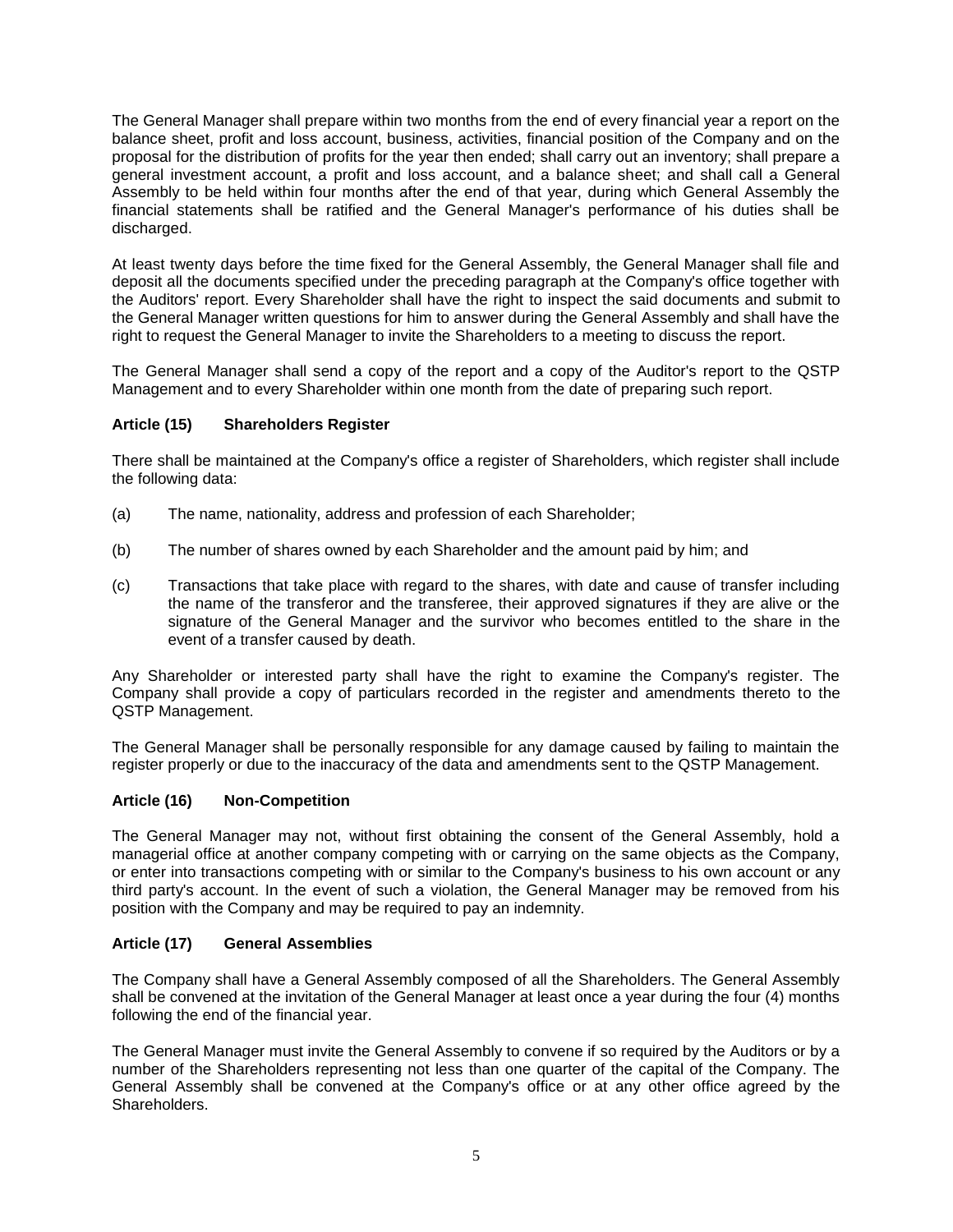Invitations to attend the General Assembly shall be in writing and delivered by hand delivery, facsimile or reputable overnight courier at least twenty-one (21) days before the meeting date. The invitation must include the place, date and time of the meeting. The agenda of the meeting as well as a copy of the balance sheet shall be attached with the invitation.

Every Shareholder shall have the right to attend the General Assembly irrespective of the number of shares he owns. A Shareholder may by proxy delegate another Shareholder, other than the General Manager, to represent him at the General Assembly. Each Shareholder shall have a number of votes equal to the number of shares he owns or represents.

## **Article (18) Chairman of the General Assembly**

The General Assembly shall be chaired by the General Manager. In the absence of the General Manager, the Shareholders shall nominate one of themselves to act as the chairman for the General Assembly. The chairman shall appoint a secretary from among the Shareholders or, provided that the appointment is approved by the General Assembly, from others.

## **Article (19) Discussions of the General Assembly**

A meeting of the General Assembly shall not be valid unless attended by Shareholders holding at least 75% of the share capital and any decision taken by the General Assembly at such meeting must be passed by Shareholders holding at least 75% of the share capital. If this percentage is not available at such a meeting, invitations must be sent to convene a second meeting for the same purpose, to be held within twenty-one days following the first meeting. Decisions at such meeting shall be taken by Shareholders holding at least 66% of the share capital for the time being.

Notwithstanding the foregoing, any decision relating to the general policy of the Company, to any increase of the obligations of the Company, to the disposal, to the increase or reduction of the share capital of the Company, to dissolving the Company following the loss of 50% of its share capital, or to any amendment to these Articles of Association shall not be effective unless passed by a majority in number of the Shareholders holding at least 75% of the share capital. A meeting of the General Assembly shall not deal with subjects which are not included in the agenda for that meeting unless such meeting is attended by all the Shareholders.

## **Article (20) Powers of the General Assembly**

A General Assembly must be called by the General Manager and held within four months after the end of each financial year of the Company in order to look into the following matters:

(a) A report of the General Manager on the business of the Company for that year and its financial position;

- (b) A report of the Company's Auditors;
- (c) Discussion and approval of the balance sheet and profit and loss account;

(d) The election of Auditors for the next year and the fixing of such Auditors' responsibilities and remuneration;

(e) The release of the General Manager from liability for performance of his duties and the fixing of his remuneration;

- (f) Determination of the percentage of profits/loss to be distributed among the Shareholders; and
- (g) Any other matters the Shareholders may agree to consider.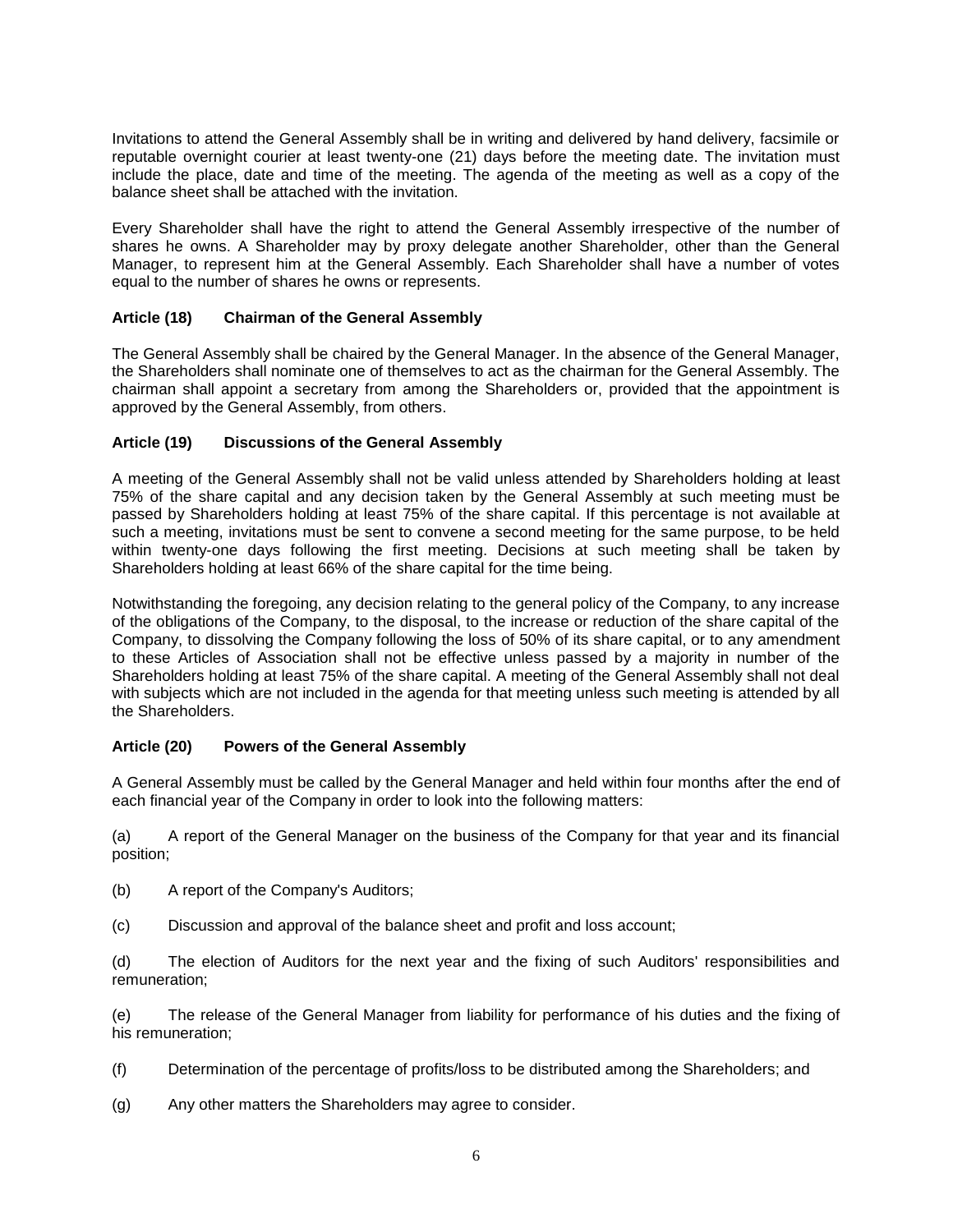The General Assembly may not deliberate matters not included in the agenda unless serious issues are disclosed at the meeting which require discussion.

Should any of the Shareholders request the inclusion of a specific matter on the agenda, the General Manager must do so, but if he fails to do so such Shareholder shall have the right to appeal to the General Assembly.

Every Shareholder shall have the right to discuss matters included on the agenda. The General Manager is obligated to reply to any Shareholder's question provided it is not detrimental to the Company's interest. Should one of the Shareholders consider the reply of the General Manager to be insufficient, he may appeal to the General Assembly, whose resolutions shall be binding.

## **Article (21) Minutes of the General Assembly**

Minutes adequately summarising the discussions of the General Assembly shall be made. The minutes and resolutions of the General Assembly shall be recorded in a special register kept at the Company's office, and any of the Shareholders can review the register personally or through an attorney. Any Shareholder may also review the Company's balance sheet, profit and loss account and annual report.

Without prejudice to the right of third parties acting in good faith, a resolution adopted at the General Assembly in violation of provisions of the FZ Company Regulations or these Articles of Association shall be void.

## **Article (22) Amendments to the Articles of Association**

These Articles of Association shall not be amended unless it is approved by a General Assembly resolution approved by Shareholders holding not less than 75% of the capital. Nor shall it be permissible to increase the financial obligation of the Shareholders save by their unanimous consent.

## **SECTION FOUR: FINANCIAL YEAR, DIVIDENDS, RESERVE FUND AND AUDITORS**

## **Article (23) Financial Year**

The financial year of the Company shall commence on the first day of January and end on the last day of December of each year except that the first year shall commence on the date of registration of the Company in the Register and shall end on the last day of December of the following year.

## **Article (24) Dividends and Reserve Fund**

The annual net profits of the Company shall be distributed after deducting all costs and expenses, all provisions for liabilities and depreciation, any management and services fees payable by reference to the profits, any allocation to the legal reserve fund, and all taxes payable by reference to the profits as follows:

- (a) Ten percent (10%) of the net pre-tax profits shall be deducted every year and credited to the legal reserve fund. Such deduction shall remain compulsory until the total of the legal reserve fund shall amount to 50% of the capital of the Company. Should this total thereafter drop below that amount for any reason whatsoever the deficit must be made up by resuming such deductions as aforesaid.
- (b) The remaining amount of the net profits after tax shall be distributed among the Shareholders each according to his share in the profits. However, upon a proposal by the General Manager and with the approval of Shareholders holding at least 75% of the share capital, all or any part of those net profits may be carried forward to the following year or allocated to a supplementary reserve fund.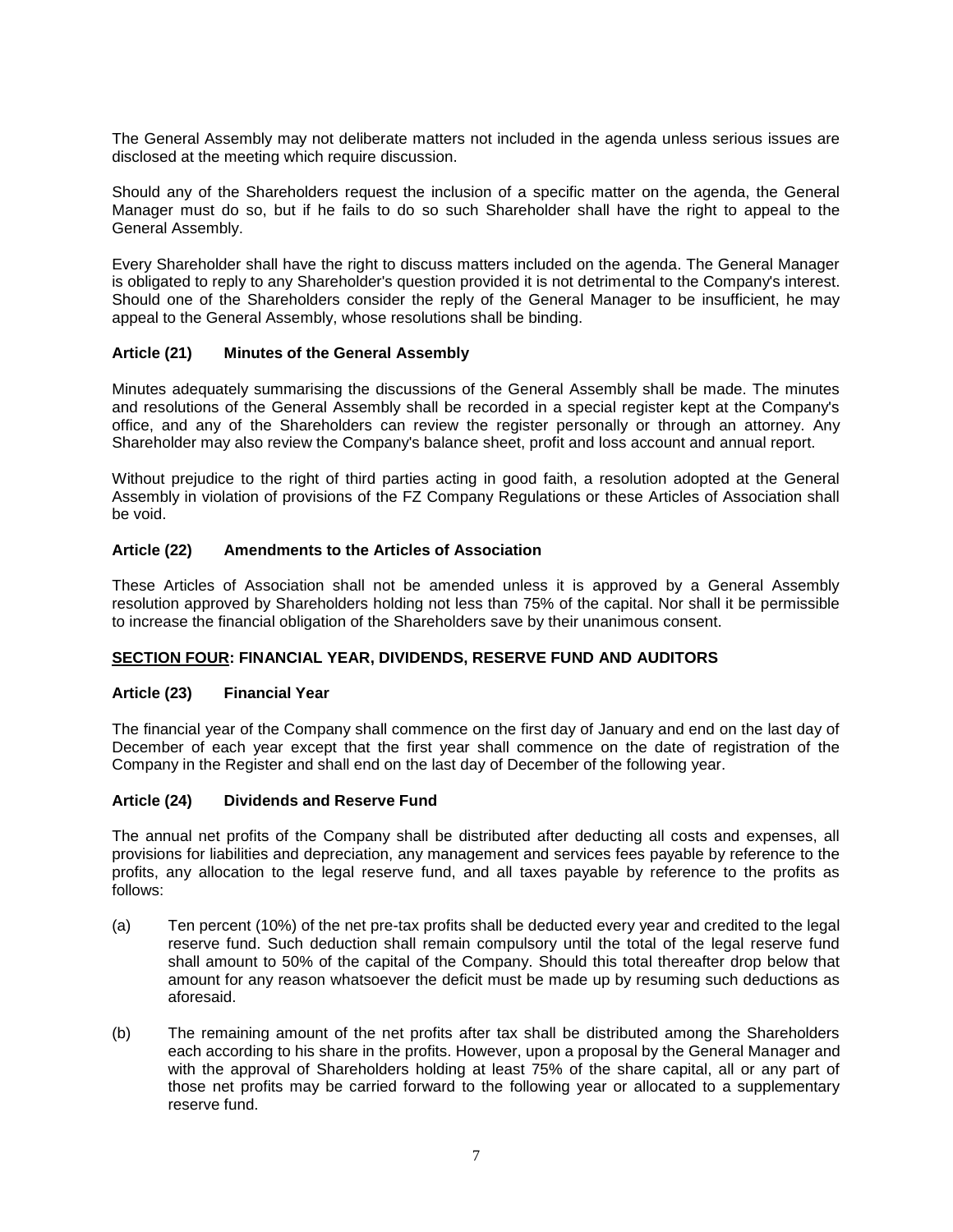(c) Losses, if any, may be carried forward to the following year. However no dividend shall be payable except after deduction of such losses.

## **Article (25) Auditors**

The Company shall have Auditors who shall be elected yearly by a decision taken by General Assembly and who shall be amongst those Auditors licensed to work in Qatar according to the Auditors Law No. (30) of 2004 (as from time to time amended or re-enacted). Such Auditors must observe the terms of these Articles of Association and the FZ Company Regulations. The Auditors shall review the full accounts and inventories of the Company, check the Company's profit and loss account and balance sheet, and present a yearly report to the Shareholders. The Auditors shall have the right to call for and examine all books of the Company.

## **SECTION FIVE: DISSOLUTION AND LIQUIDATION OF THE COMPANY**

## **Article (26) Dissolution**

The Company shall be dissolved in the following cases:

- (a) The expiry of the term of the Company, unless renewed by unanimous resolution of Shareholders;
- (b) The achievement of the objects for which the Company is established;
- (c) A decision by a court of competent jurisdiction to dissolve the Company;
- (d) A declaration of the Company's bankruptcy;
- (e) The merger of the Company into another Company; and
- (f) The unanimous resolution of the Shareholders at a General Assembly,

subject to the provisions of Section 5 of the FZ Company Regulations.

## **Article (27) Liquidation**

The liquidation of the Company must be subject to the provisions of Section 5 of the FZ Company Regulations.

## **SECTION SIX: CONCLUDING PROVISIONS**

#### **Article (28) Disputes**

Any disputes arising between the Shareholders or between them and their heirs or otherwise in connection with any provision of these Articles of Association shall be submitted to the competent court in the State of Qatar. Disputes filed against the General Manager may not be submitted unless in the name of all Shareholders and pursuant to the resolution of the General Assembly.

## **Article (29) Expenses of Incorporation**

All the expenses which are necessary for the incorporation of the Company, such as administrative fees, stamp fees, printing expenses and legal advisers' charges, shall be borne by the Company under the heading of general expenses.

## **Article (30) No provision in Articles of Association or Conflict with FZ Company Regulations**